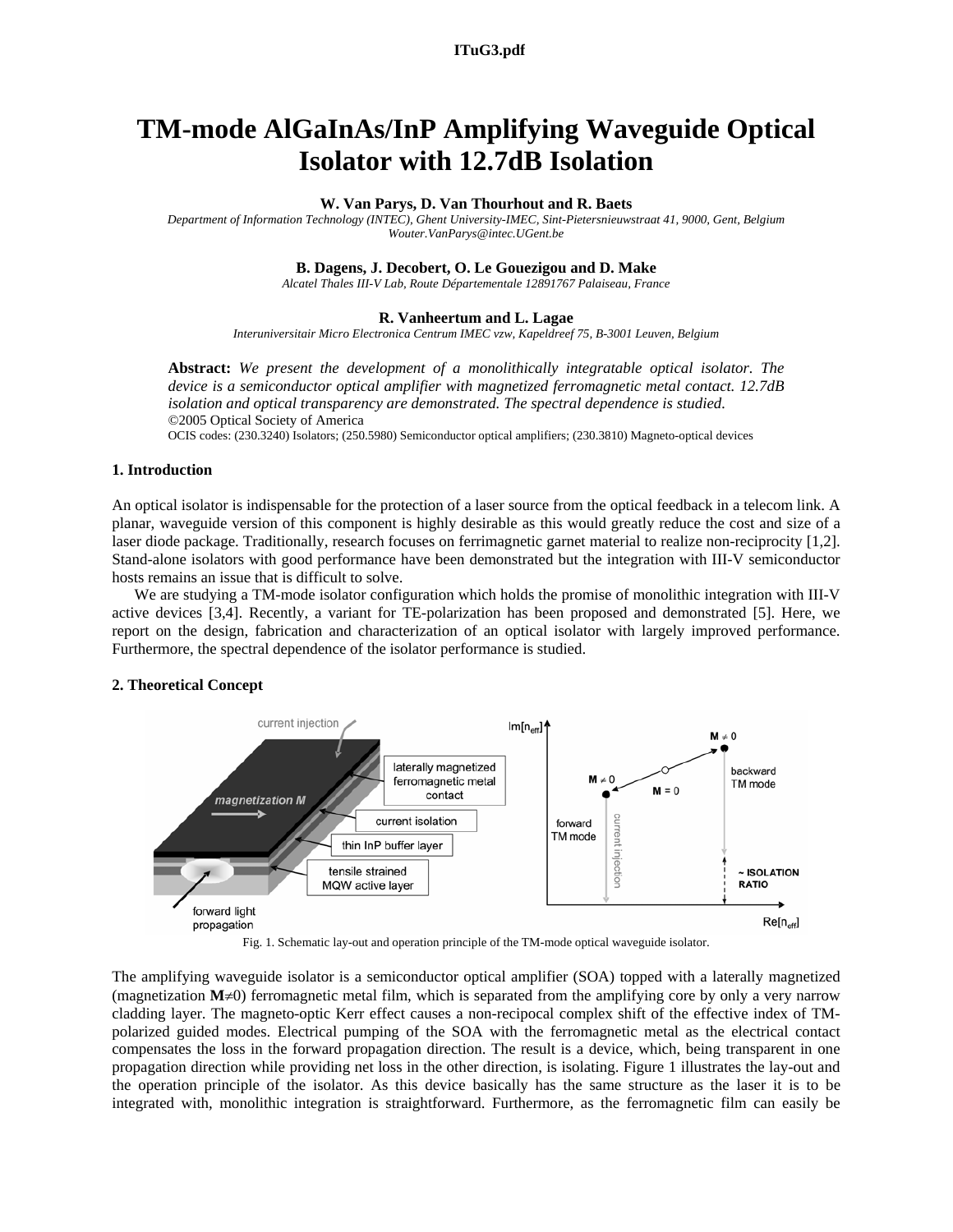sputter-deposited on III-V semiconductor layers, the optical waveguide isolator can be fabricated using standard InP-SOA processing techniques.

# **3. Design and fabrication**

The active material used to compensate the forward modal loss is an optimized AlGaInAs/InP tensile strained multiquantum well structure. Built-in tensile strain realizes TM-selective material gain, while TE gain is suppressed. The number of quantum wells (9QWs) and the amount of tensile strain (-1.16%) in the wells and compressive strain in the strain compensating barriers (+0.64%) have been optimized for optimal gain properties [6]. The ferromagnetic metal film fulfills two functions – it is the source of the non-reciprocal effect and it provides the electrical contact for the underlying SOA. The complex optical and magneto-optic parameters of a number of  $Co_xFe_{1-x}$  alloys (x = 90, 50, 0) have been experimentally extracted at the operation wavelength of 1300nm. It was found that the equiatomic  $Co<sub>50</sub>Fe<sub>50</sub>$  alloy provides the best combination between high magneto-optic strength and low optical absorption, hence it is the preferred material [7]. A  $p^{++}$ -doped semiconductor contact layer has been designed that realizes an ohmic electrical contact without significantly increasing the modal absorption.

Apart from these main building blocks, the isolator performance is determined by the dimensions of three cladding layers: the upper and lower separate confinement heterostructure (SCH) layers surrounding the quantum well material and the InP cladding between the waveguide core and the contact structure. Contrary to previous approaches where the isolation ratio (in dB/cm) was maximized [4], the current design strategy focuses on the practical specifications of the isolator. In other words, the figure of merit to be minimized is the total current needed for forward transparency, corresponding to a fixed value of the optical isolation. 1D simulations have been done with an optical mode solver [8] extended with an algorithm for magneto-optic waveguide calculation [9]. The experimentally determined gain-current density relation of the amplifying material and the extracted parameters of  $Co<sub>50</sub>Fe<sub>50</sub>$  served as input for these simulations. A steepest descend algorithm rapidly resulted in the best thickness combination. Theoretically, 62mA suffices to achieve transparency on a 2mm long isolator providing 10dB isolation.

The optimized active material has been grown by metal organic vapor phase epitaxy (MOVPE) on an InP substrate. It was topped with a 400nm InP cladding layer and the  $p^{++}$ -doped contact structure. A 50nm Co<sub>50</sub>Fe<sub>50</sub> film was sputter-deposited and covered with a protective Ti/Au bilayer. The metal layers were patterned into 2µm wide stripes through standard lift-off and subsequently used as an etch mask for the definition of the ridge waveguides, with RIE etching. With this procedure full covering of the ridges with metal has been achieved.

#### **4. Characterization**



Fig. 2. Spectrum of the output signal at saturation magnetization in both lateral directions, showing 12.7dB optical isolation; measured with 160mA bias current (ASE = amplified spontaneous emission).

The characterization of this non-reciprocal device is done by evaluation of TM-polarized transmitted light at saturation magnetization in both lateral directions – changing the magnetic field direction is equivalent to switching between forward and backward propagation direction. A measurement example is presented in figure 2. The input light comes from an external cavity tunable laser (-10dBm power) and the signal is evaluated on a spectrum analyzer (resolution bandwidth 0.1nm). The cavity length equals 2mm and broadband AR-coatings have been deposited on the chip facets. The CW bias current equals 160mA. The difference in output power between the 'forward' and 'backward' signal – the optical isolation – equals 12.7dB. The total insertion loss in 'forward' propagation direction